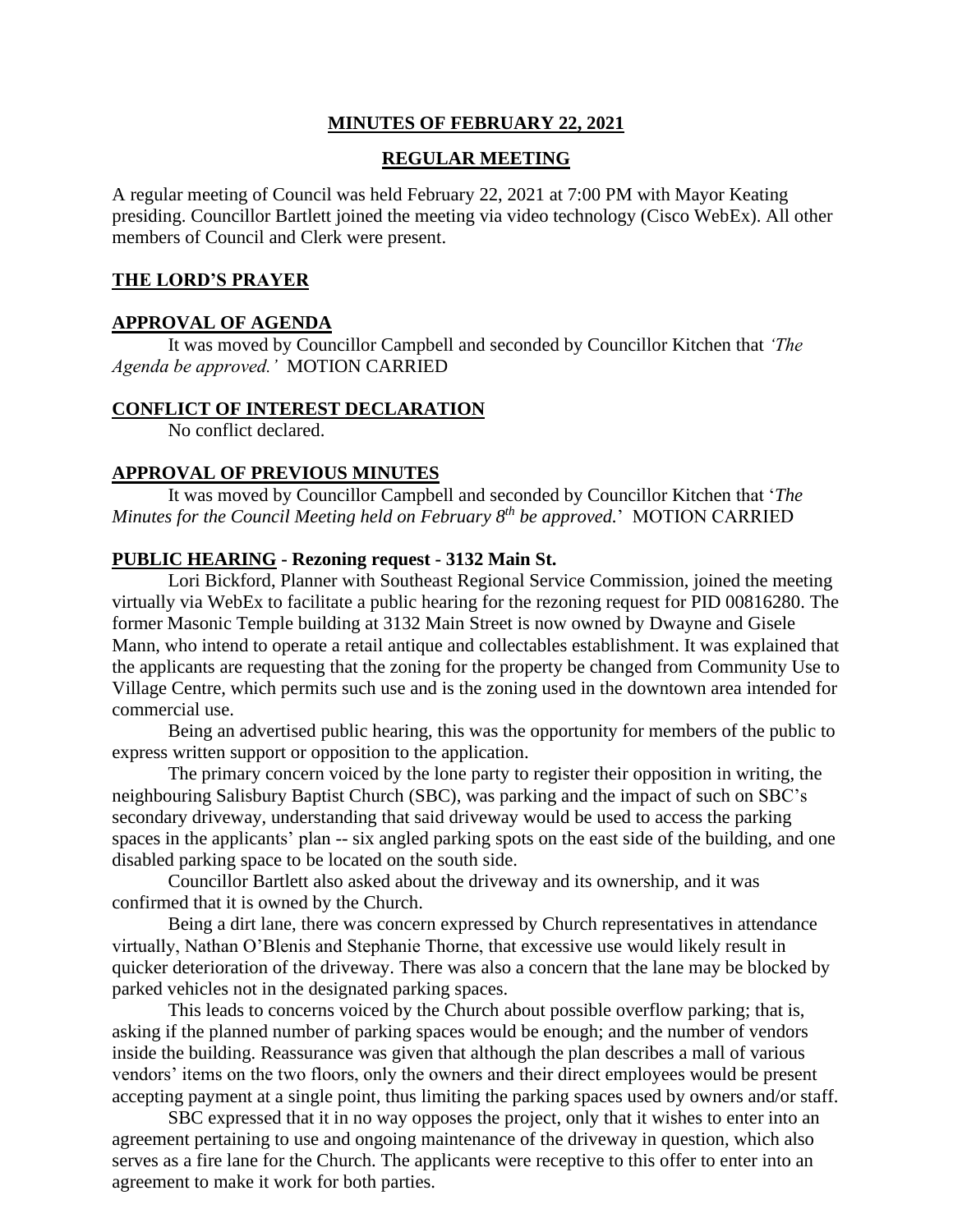With the conclusion of the public hearing, the next step in the process is to receive and take into consideration the views of the Southeast Planning Review and Adjustment Committee (PRAC), which meets on the evening of February 24th.

Council is expected to make its decision on the next steps in this process when it meets March 8<sup>th</sup>.

## **BILLS FOR THE MONTH OF FEBRUARY**

It was moved by Councillor Kitchen and seconded by Councillor Campbell to *'Pay the bills for the month of February.'* MOTION CARRIED.

## **MANAGER OF WORKS AND MAINTENANCE REPORT**

No report this meeting.

# **DEPARTMENT OF PARKS & LEISURE REPORT**

Councillor Campbell provided a brief update from the department.

Salisbury Winterfest is ongoing. Offered thanks to volunteers and to Assistant Director of department for their hard work on the events. Noted that attendance was strong for the weekend Swedish Lantern walk at the wetland trail. Many positive comments.

Outdoor rink has proven to be very popular again, and is often full.

# **BUSINESS ARISING FROM MINUTES**

Erosion

Nothing new to report.

Railway Trestle (Bridge) Nothing new to report.

## Rezoning request - 3132 Main St. (Community Use to Village Centre)

Public hearing held. Now waiting for recommendation from Southeast PRAC, which meets Wednesday, February 24<sup>th</sup>. Council to decide on the application at its March 8<sup>th</sup> meeting.

## FCM Asset Management Funding, Phase 2

Still waiting to hear if funding becomes available for the Village. Meantime, this item can be removed from the agenda.

## **CORRESPONDENCE**

### **The following items were discussed by accommodated and remaining correspondence placed on file:**

NB Environment and Local Government / Local Government and Local Governance Reform, Hon. Daniel Allain – Re: Elimination of property assessment gap, and resulting additional property tax revenue to be distributed to local governments in July 2021

The Province of New Brunswick's decision to eliminate the property assessment gap, resulting in additional assessment for local government tax bases, will result in additional payments to local governments this July. The portion for Salisbury will be \$13,764.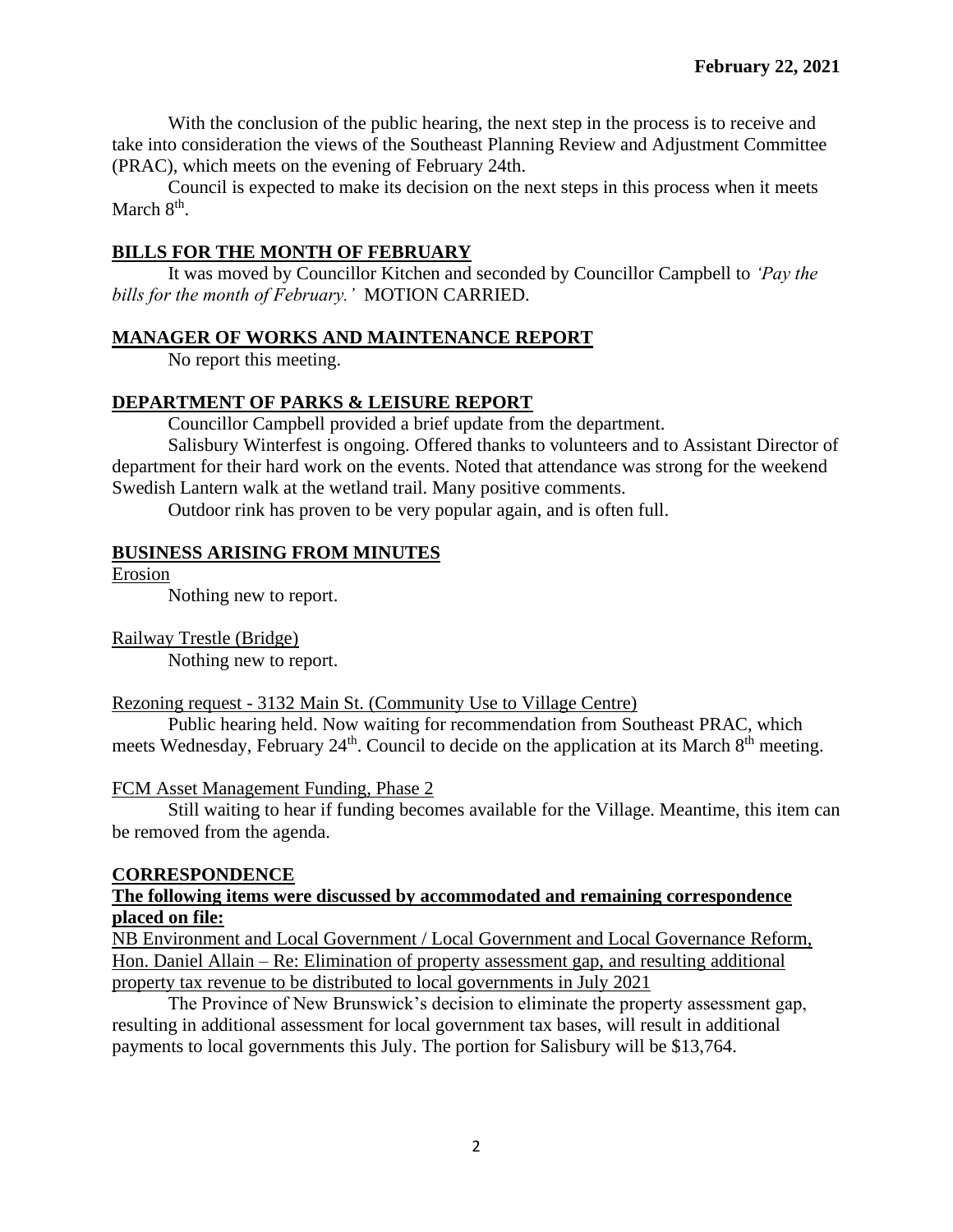### **FIRE DEPARTMENT REPORT**

Clerk read from memo provided by Fire Chief David Bannister of Salisbury Fire Rescue: The report noted that four members of the fire department completed the Province of New Brunswick Level 1 Firefighter Course in 2020, with another four slated to finish their Level 2 training this year. This resulted in an increase in training hours last year, despite the fact training was later put on hold for five months because of COVID-19 pandemic gathering restrictions.

As far as activity is concerned, there was a notable increase in grass and brush fires in the Spring of 2020 resulting in some property damage. Also notable was a decrease in motor vehicle accident responses last year, undoubtedly due to a marked decrease in traffic due to COVID-19. Calls in 2020 numbered 32 within the Village limits and 114 in the surrounding Local Service District, or 28 per cent and 72 per cent, respectively. As for Mutual Aid, Salisbury Fire Rescue responded to Mutual Aid calls 12 times last year and received Mutual Aid on seven occasions. There were no structure fires or fatal fires within the Village limits in 2020. There was one firefighter injury that resulted in lost work time.

As for firefighter hours logged in 2020 by department members, 1,701 man-hours were spent on emergency calls and 1,917 man-hours in training for a total of 3,618 man-hours.

Regarding communications gear, new NB TMR (Trunked Mobile Radio) radios have been installed in the fire department trucks, as well as the acquisition of a number of portable radios. Members also now have updated voice pagers and dispatch software for their cell phones.

Also in 2020, an updated five-year plan for the fire department was presented to Council.

Currently, there are 21 volunteer members of Salisbury Fire Rescue out of 24 available roster spots. One member recently resigned to join the RCMP.

### **RCMP REPORT**

No report this meeting.

### **MAYOR'S REPORT**

Director of Recreation and Wellness – On February  $10<sup>th</sup>$ , took part in resume deliberations with regards to the hiring process for the recreation director position.

Director of Recreation and Wellness – On February  $17<sup>th</sup>$ , the Hiring Committee held the first round of job interviews.

Director of Recreation and Wellness – On February  $19<sup>th</sup>$ , the Committee met again to discuss and determine a short-list for the second round of interviews.

## **COUNCILLORS' REPORTS**

### **Councillor Campbell**

Director of Recreation and Wellness – On February  $10<sup>th</sup>$ , took part in resume deliberations with regards to the hiring process for the recreation director position.

Union of the Municipalities of New Brunswick – On February  $13<sup>th</sup>$ , took part in UMNB discussion regarding Inclusive Community Practices.

Director of Recreation and Wellness – On February  $17<sup>th</sup>$ , the Hiring Committee held the first round of job interviews for the recreation position.

Director of Recreation and Wellness – On February  $19<sup>th</sup>$ , the Committee met again to discuss and determine a short-list for the second round of interviews.